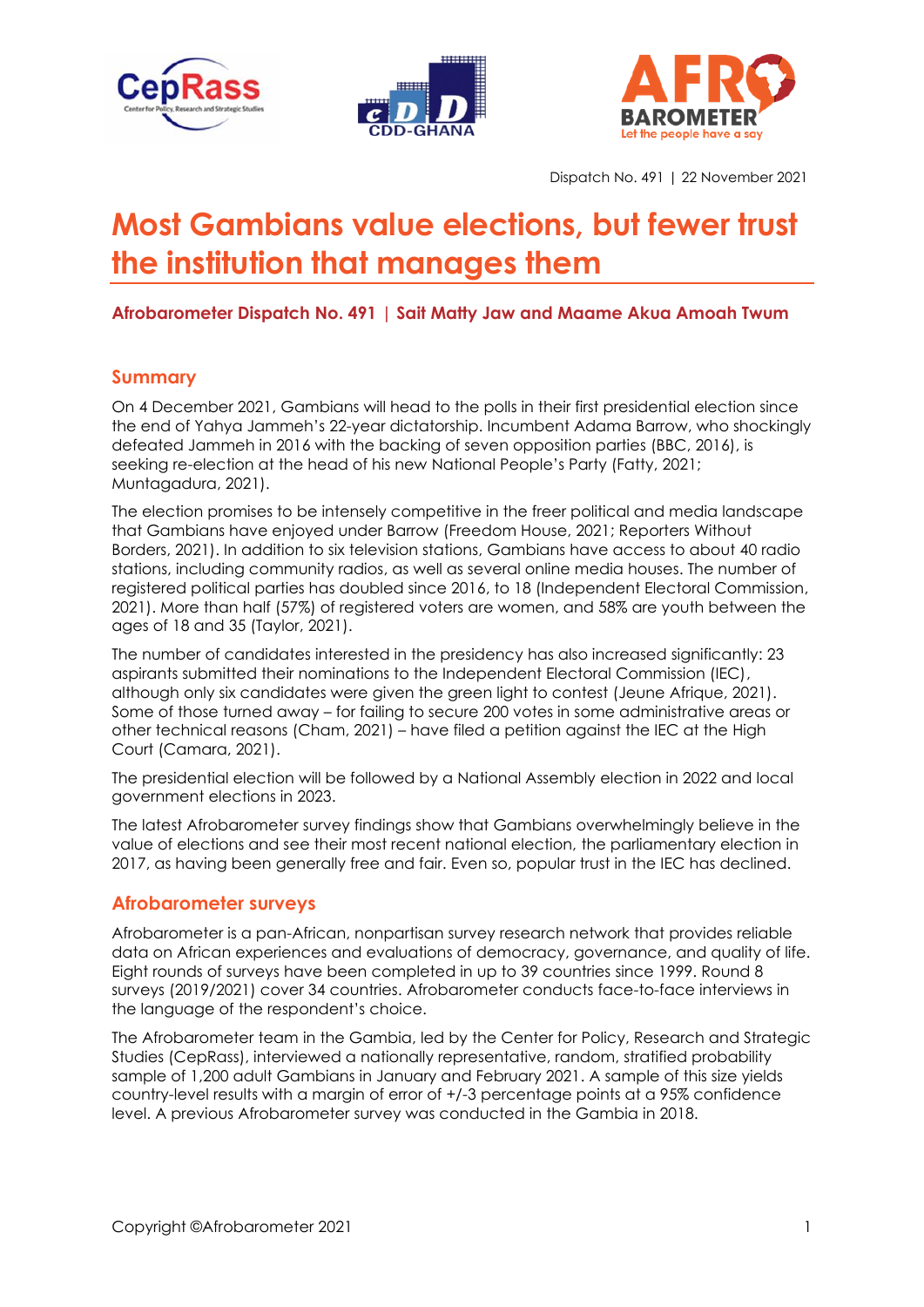

# **Key findings**

- By overwhelming majorities, Gambians support elections as the best way to choose leaders (88%) and believe that elections work well in enabling voters to remove leaders who don't do what the people want (85%).
- A smaller majority (57%) say Gambia needs many political parties to ensure that voters have a real choice.
- In the last national election, in 2017, about two-thirds (64%) of Gambians who were of voting age at the time say they cast ballots. Three in 10 (30%) say they attended a campaign rally, and 11% report working for a candidate or party.
- Seven in 10 Gambians (71%) say the 2017 election was generally free and fair, and 78% believe that announced election results were accurate.
- Small minorities report a variety of flaws in the 2017 election, including that some people's votes were not accurately counted or fairly reflected in results (16%) and that police or soldiers, rather than election officials, assisted voters (15%).
- Despite fairly positive assessments of election quality, only about half (49%) of citizens say they trust the Independent Electoral Commission "somewhat" or "a lot," a significant decline compared to 2018 (64%).

# **Support for elections**

Almost nine out of 10 Gambians (88%) endorse elections as the best method for choosing leaders (Figure 1). Support for elections is uniformly high across key socio-demographic groups.





*Respondents were asked: Which of the following statements is closest to your view? Statement 1: We should choose our leaders in this country through regular, open, and honest elections. Statement 2: Since elections sometimes produce bad results, we should adopt other methods for choosing this country's leaders.*

*(% who "agree" or "agree very strongly" with each statement)*

A similarly overwhelming majority (85%) think elections in the Gambia enable voters to remove leaders who do not fulfill the people's wishes, a belief supported by Barrow's victory over Jammeh in the 2016 election (Figure 2).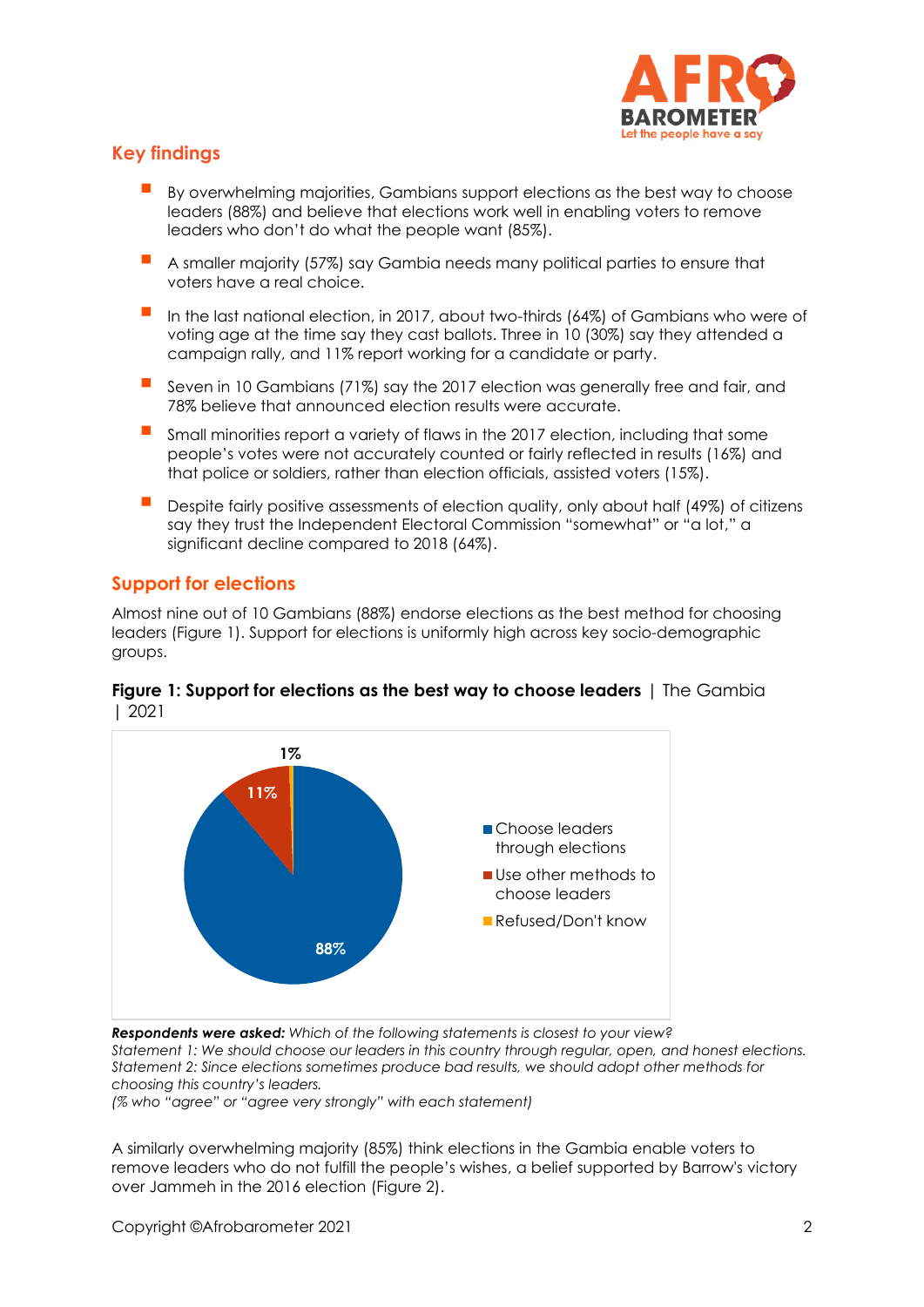





*Respondents were asked: Think about how elections work in practice in this country. How well do elections enable voters to remove from office leaders who do not do what the people want?*

Despite near-unanimous demand for elections, support for multiparty competition is weaker: 57% of Gambians say many political parties are needed to ensure they have real choices in who governs them. But more than four in 10 (42%) believe that political parties create division and confusion, and the country would be better off not having many of them (Figure 3).

Support for multiparty competition is stronger in the cities (64%) than in rural areas (47%) and increases with respondents' education level and age (Figure 4).



**Figure 3: Support for multiparty competition** | The Gambia | 2021

*Respondents were asked: Which of the following statements is closest to your view?*

*Statement 1: Political parties create division and confusion; it is therefore unnecessary to have many political parties in the Gambia.*

*Statement 2: Many political parties are needed to make sure that Gambians have real choices in who governs them.*

*(% who "agree" or "strongly agree" with each statement)*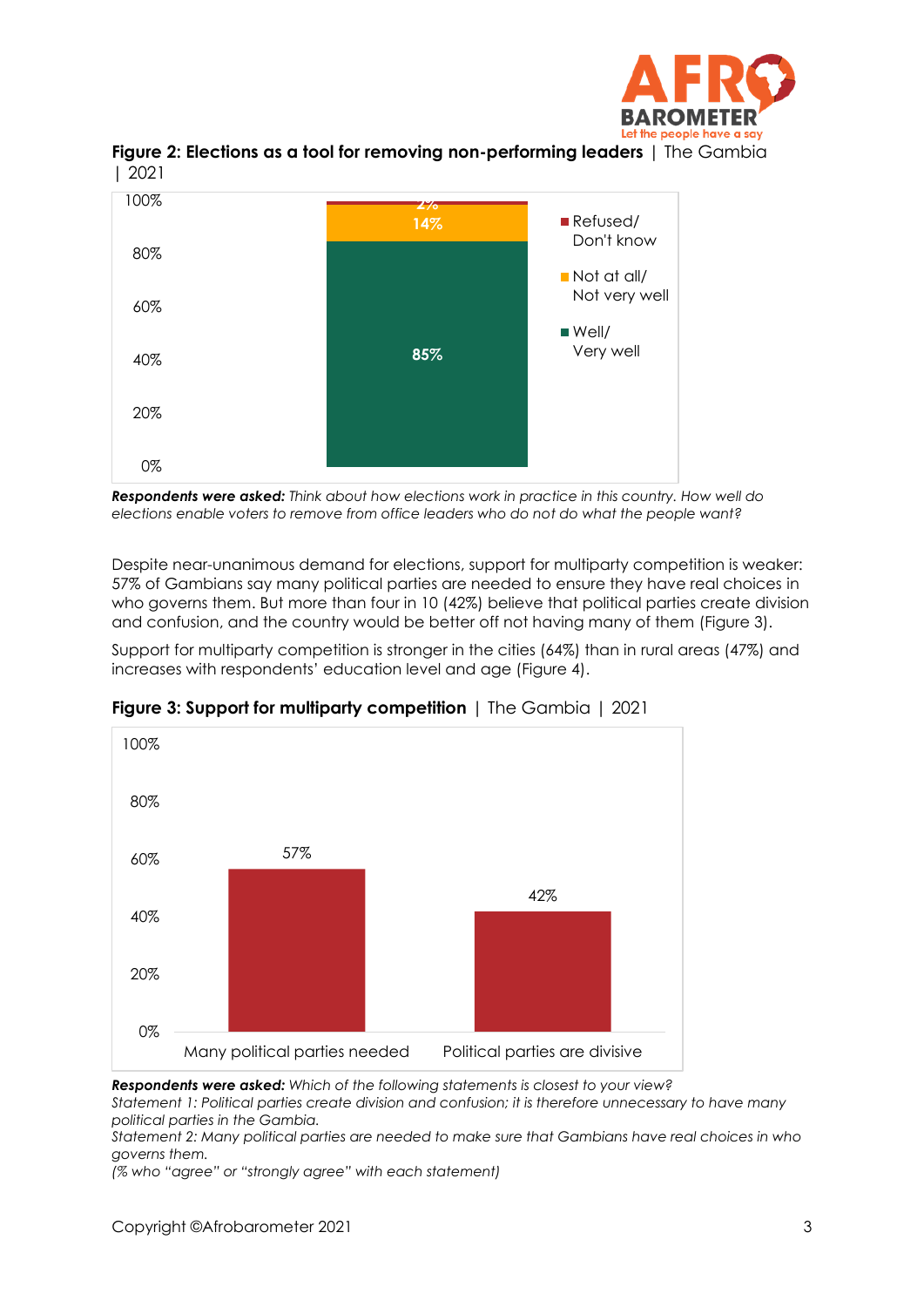





*Respondents were asked: Which of the following statements is closest to your view?*

*Statement 1: Political parties create division and confusion; it is therefore unnecessary to have many political parties in the Gambia.*

*Statement 2: Many political parties are needed to make sure that Gambians have real choices in who governs them.*

*(% who "agree" or "strongly agree" with each statement)*

## **Participation in the 2017 election**

While almost all Gambians support elections, far fewer participate in them. Excluding those who were too young to vote in 2017, about two-thirds (64%) of respondents say they voted in the most recent national election, while 35% say they did not (Figure 5).

Three in 10 (30%) say they attended a campaign rally, and 11% report working for a candidate or party. About one in eight (13%) say they were contacted by a political party representative during the campaign.

As reported by survey respondents, voting rates were considerably higher in rural areas (80%) than in cities (52%). Young citizens (57%) and the most educated respondents (47%) are far less likely to report having voted than their older and less educated counterparts (Figure 6).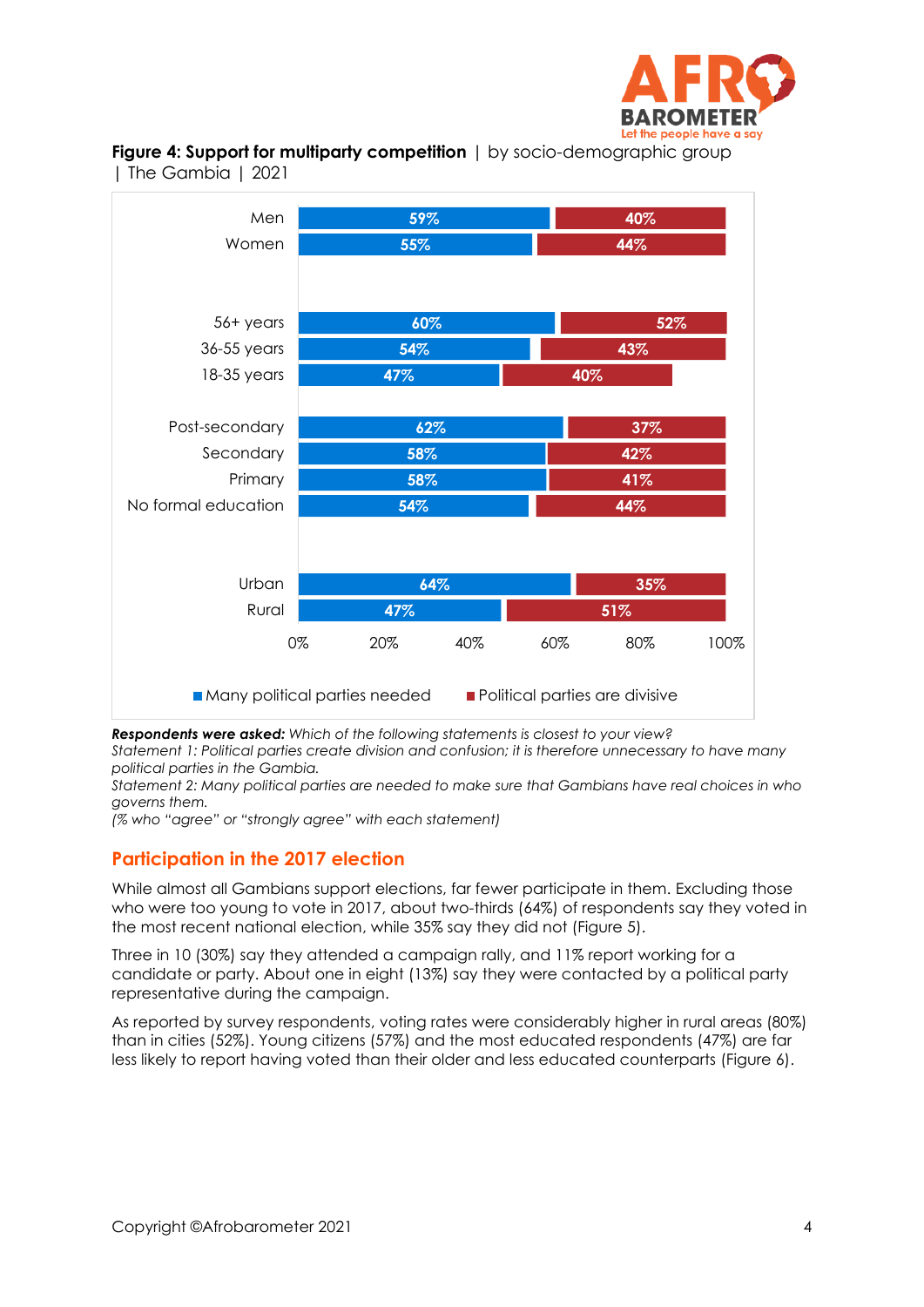





#### *Respondents were asked:*

*People are not always able to vote in elections, for example, because they weren't registered, they were unable to go, or someone prevented them from voting. How about you? In the last national election, held in 2017, did you vote, or not, or were you too young to vote? Or can't you remember whether you voted? (% who say they voted) (Respondents who were too young to vote in 2017 are excluded.)*

*Thinking about the last national election in 2017: Did you attend a campaign rally? Did you work for a candidate or party? Did any representative of a political party contact you during the campaign? (% "yes")*





*Respondents were asked: In the last national election, held in 2017, did you vote, or not, or were you too young to vote? Or can't you remember whether you voted? (% who say they voted) (Respondents who were too young to vote in 2017 are excluded.)*

## **Election quality**

While some elections are tainted by irregularities, fraud, and corruption, seven in 10 Gambians (71%) describe the 2017 parliamentary election as free and fair, including 55%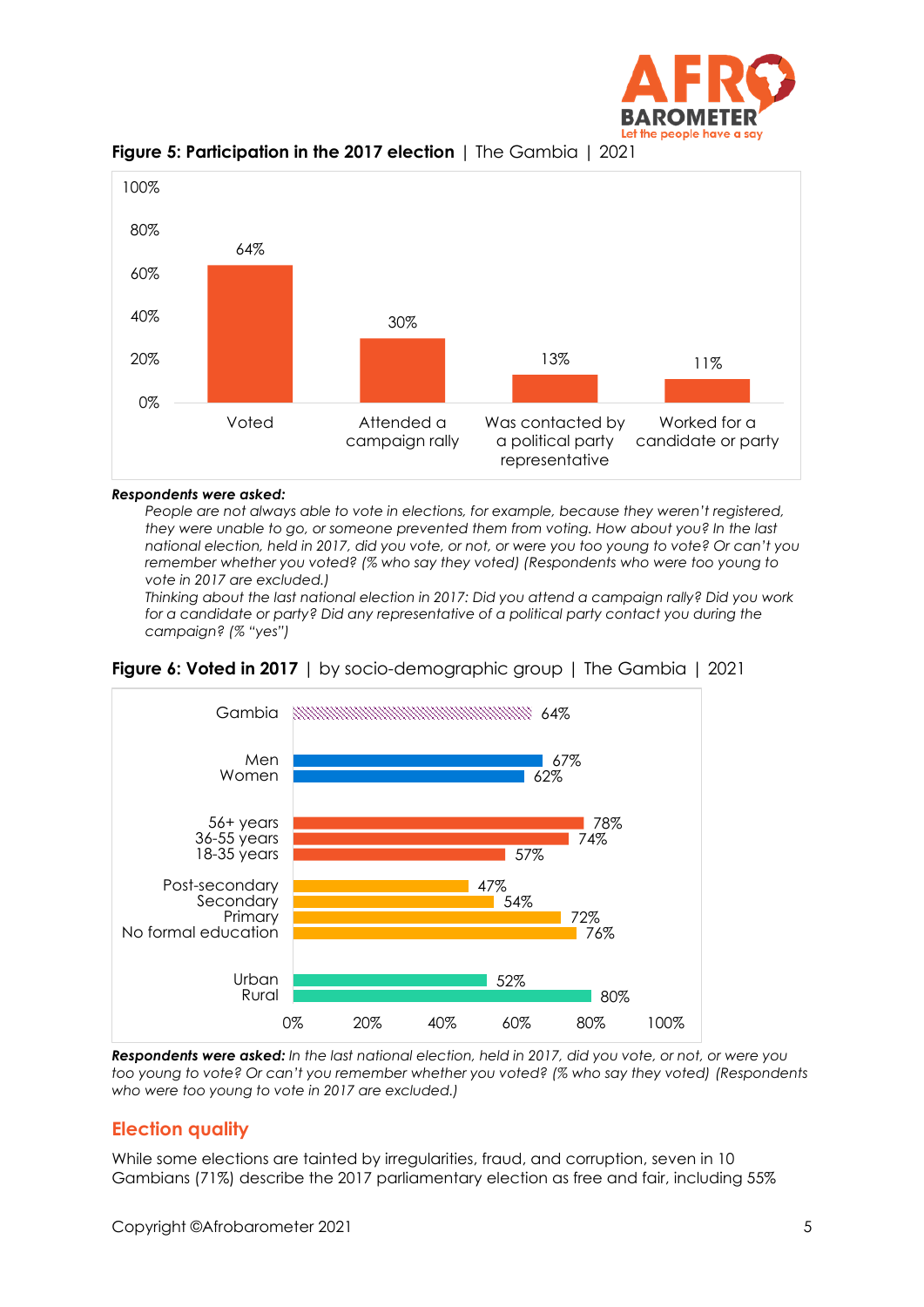

who say it was "completely free and fair." Only about one in 10 say it was either "free and fair with major problems" (8%) or "not free and fair (4%) (Figure 7).

Even among respondents who say they "feel close to" the political opposition, more than two-thirds (69%) see the election as having been generally free and fair (Figure 8).



**Figure 7: Freeness and fairness of 2017 election** | The Gambia | 2021

*Respondents were asked: On the whole, how would you rate the freeness and fairness of the last national election, held in 2017?*





*Respondents were asked: On the whole, how would you rate the freeness and fairness of the last national election, held in 2017? (% who say "completely free and fair" or "free and fair with minor problems")*

One aspect of a fair election is that results announced by the Independent Electoral Commission correspond to the actual vote count and reflect the choice of the electorate. More than three-fourths (78%) of Gambians believe this was the case in the 2017 election, while only one in 10 respondents think announced results were "not very" or "not at all" accurate (Figure 9).

Even among opposition supporters, 77% accept the announced results as reflecting the votes as counted.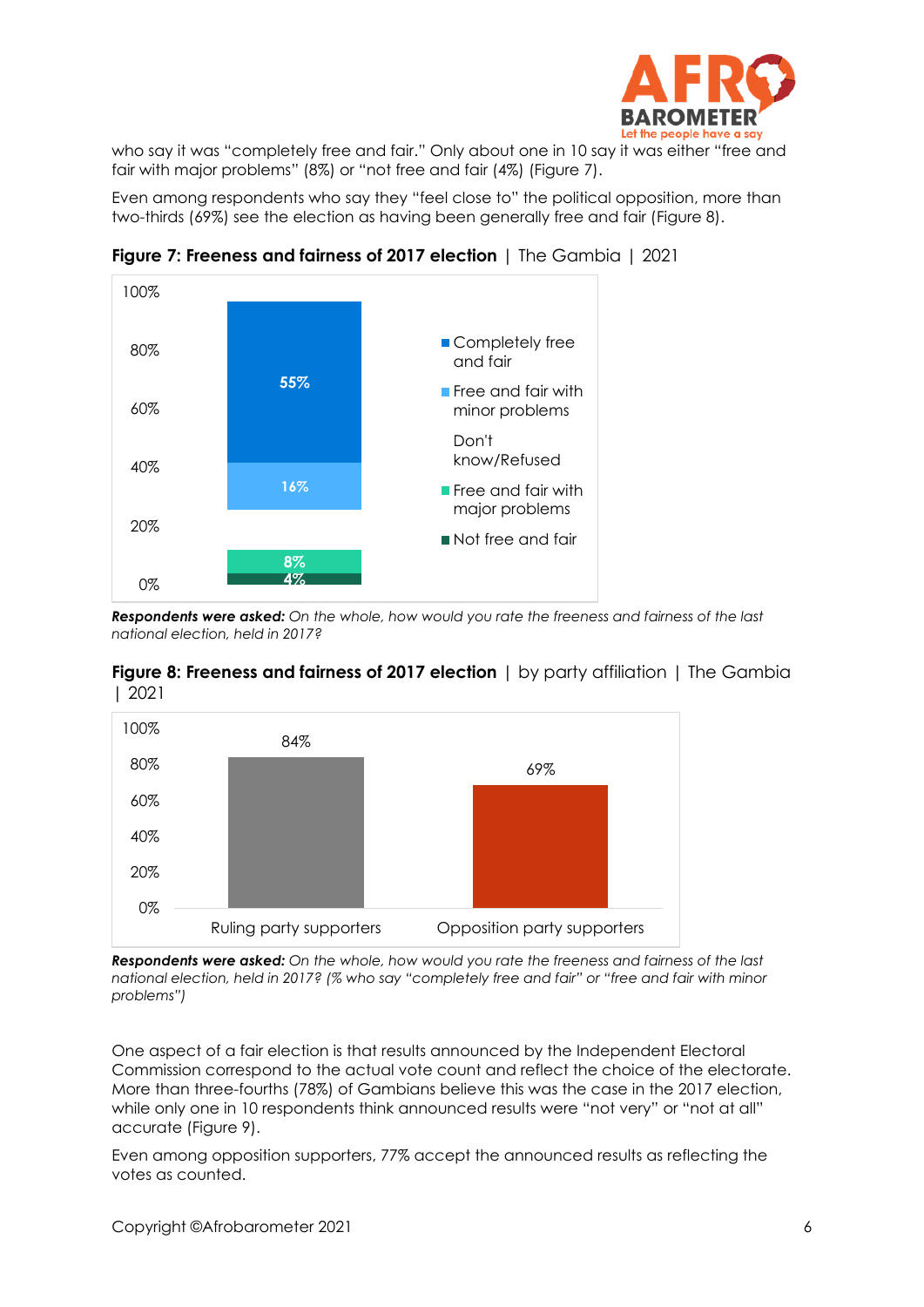





*Respondents were asked: With regard to the last national election in 2017, to what extent do you think the results announced by the Independent Electoral Commission accurately reflected the actual results as counted?*

Fairly small minorities report a variety of flaws in the 2017 election, including that some people's votes were not accurately counted or fairly reflected in results (16%); that police or soldiers, rather than election officials, assisted voters (15%); that people voted more than once (4%); that security agents or political party representatives tried to intimidate voters (4%); and people were offered food, gifts, or money in exchange for their votes (3%) (Figure 10).





#### *Respondents were asked:*

*During the last national election in 2017, how often, if ever, did a candidate or someone from a political party offer you something, like food, a gift, or money, in return for your vote? (% who say "once or twice," "several times," or "often")*

*In the last national election in 2017, how often did each of the following things happen: People's votes were not accurately counted or not fairly reflected in the results? People voted more than once? (% who say "a few times" or "often")*

**D***uring the last national election in 2017, did you witness: Police or soldiers, rather than election officials, assisting some people to cast their ballot? Anyone from the security agency or a political party trying to intimidate voters? (% "yes")*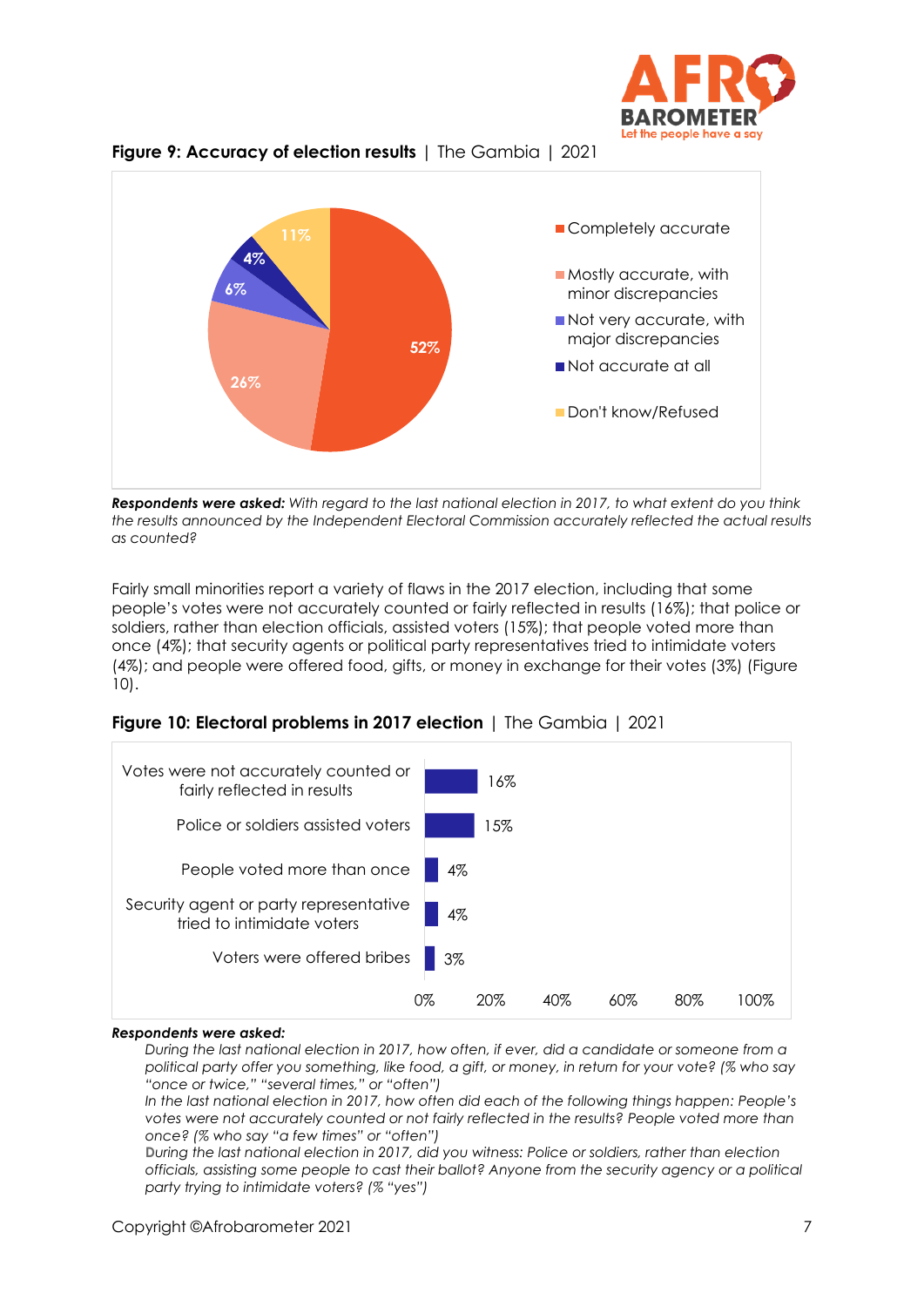

About one in four respondents say they feared political intimidation or violence "a lot" (16%) or "somewhat" (7%) during the last national election, while more than three-fourths report fearing this "a little bit" (13%) or "not at all" (64%) (Figure 11).



**Figure 11: Fear of intimidation or violence |** The Gambia | 2021

*Respondents were asked: During the last national election campaign in 2017, how much did you personally fear becoming a victim of political intimidation or violence?*

Most Gambians (82%) also trust that their ballots are secret. Only one in 10 (11%) consider it "somewhat likely" or "very likely" that powerful people can find out how they voted (Figure 12).



**Figure 12: Views on ballot secrecy** | The Gambia | 2021

*Respondents were asked: How likely do you think it is that powerful people can find out how you voted, even though there is supposed to be a secret ballot in this country?*

But Gambians are less convinced of the fairness of election-related media coverage. Only about one-third (35%) say the media "often" or "always" provided fair coverage of all candidates in the 2017 election. One-fourth (26%) think media coverage was "sometimes" fair, and 20% say this was never the case (Figure 13).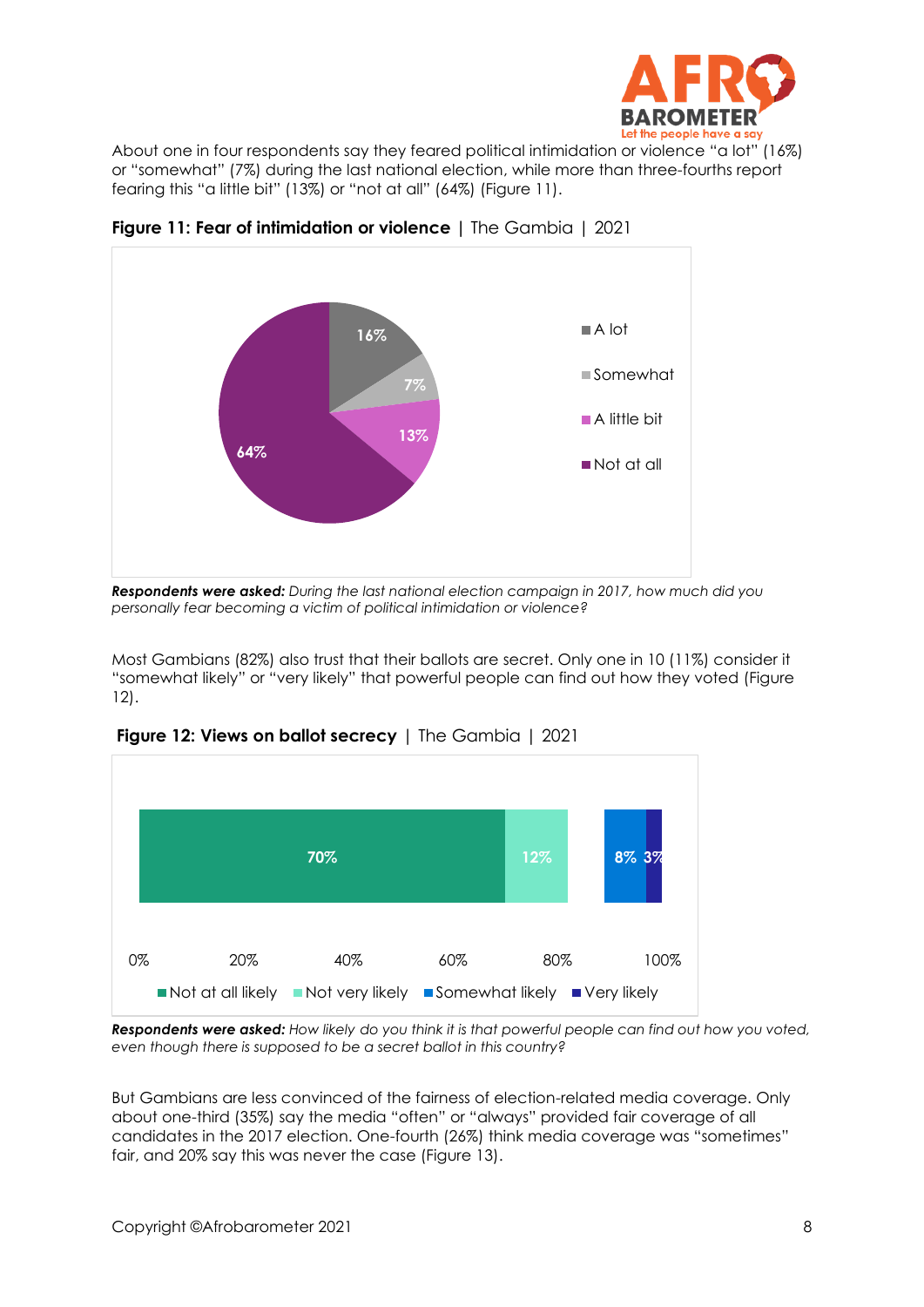





*Respondents were asked: During the last national election campaign in 2017, how often did the media provide fair coverage of all candidates?*

# **Trust in the Independent Electoral Commission**

Despite fairly positive assessments of the electoral process, Gambians' trust in the Independent Electoral Commission has declined: Only about half (49%) of citizens say they trust the institution "somewhat" or "a lot," a significant drop from 64% recorded in 2018 (Figure 14).

As might be expected, trust in the commission is far weaker among supporters of opposition political parties (38%) than among those close to the ruling party (67%) (Figure 15).



**Figure 14: Popular trust in the Electoral Commission and other state institutions**  | The Gambia | 2018-2021

*Respondents were asked: How much do you trust each of the following, or haven't you heard enough about them to say? (% who say "somewhat" or "a lot")*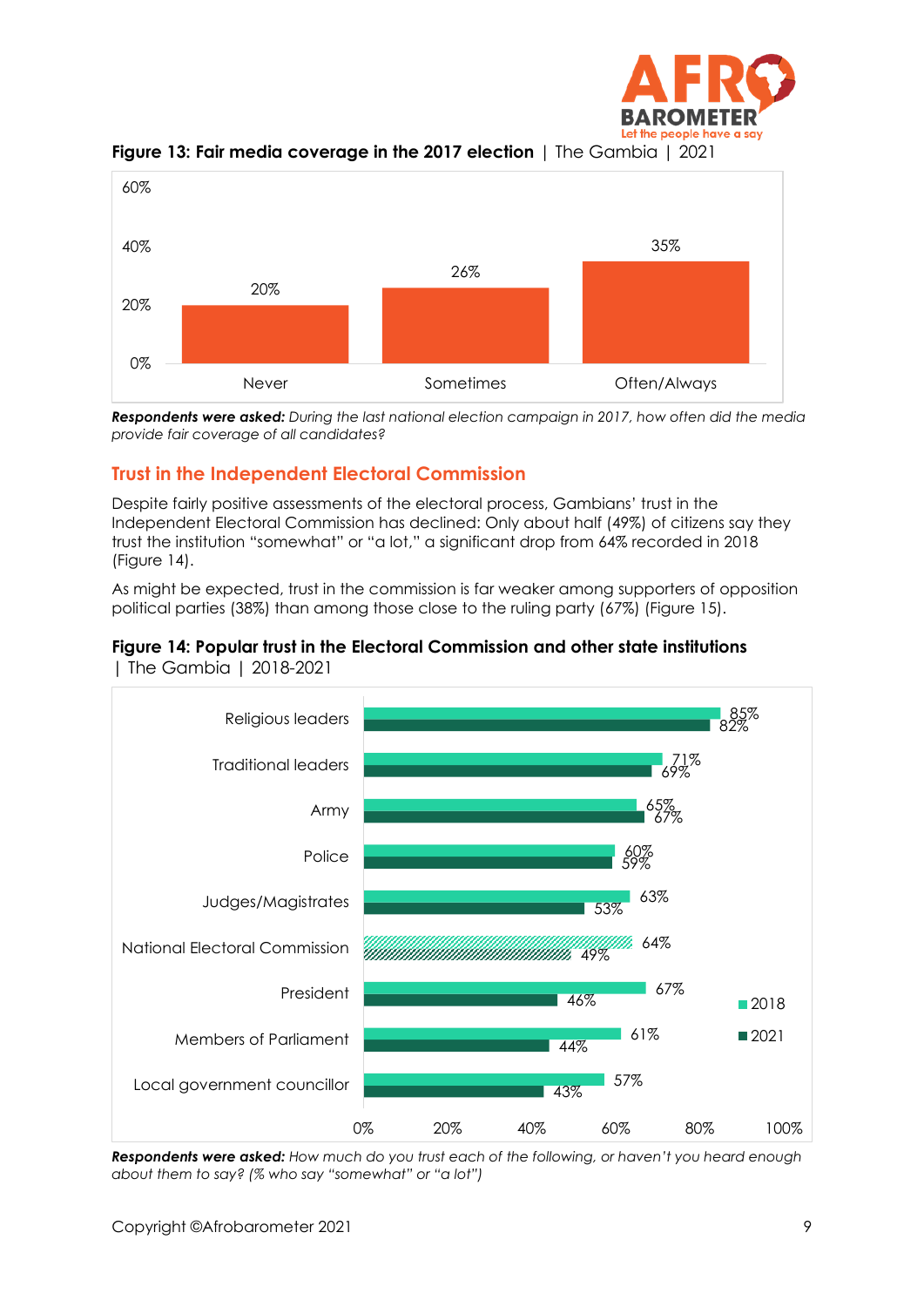



**Figure 15: Popular trust in electoral commission** | by party affiliation | The Gambia | 2021

*Respondents were asked: How much do you trust each of the following, or haven't you heard enough about them to say: Independent Electoral Commission (IEC)?* 

# **Conclusion**

New Afrobarometer survey findings show that most Gambians value elections as the best way to choose their leaders and are generally satisfied with the quality of their most recent election. This is significant because it suggests that Gambians desire to leave Jammeh's authoritarian legacy behind in favour of a new era of democracy.

One concerning trend is the decline in popular trust in the IEC. For the upcoming elections to meet citizens' expectations and build trust, the commission must be seen to be both independent and capable in its management.

> Do your own analysis of Afrobarometer data – on any question, for any country and survey round. It's easy and free at www.afrobarometer.org/online-data-analysis.